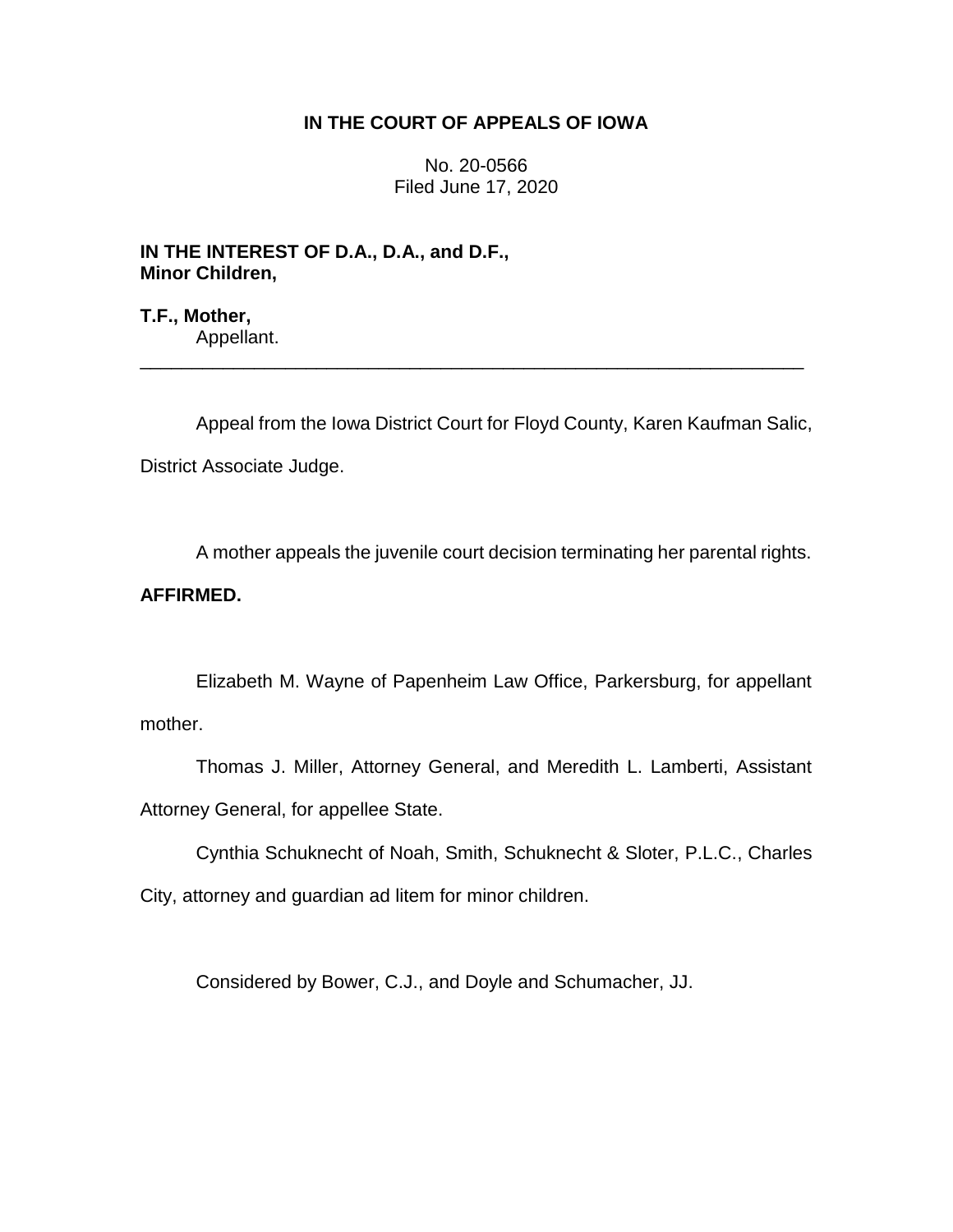### **SCHUMACHER, Judge.**

 $\overline{a}$ 

A mother appeals the juvenile court decision terminating her parental rights. We conclude there is clear and convincing evidence in the record to show the children could not be safely returned to the mother's care and her parental rights were properly terminated. We find the services provided to the mother were reasonable under the facts of the case. We determine termination of the mother's parental rights is in the children's best interests and none of the exceptions to termination should be applied. We affirm the juvenile court.

#### **I. Background Facts & Proceedings**

T.F. is the mother of Da.A., born in 2003; De.A., born in 2005; and D.F., born in 2008.<sup>1</sup> The children were removed from the mother's care on December 19, 2018, due to the mother's substance-abuse issues, mental-health issues, and general lack of stability. There were also concerns about the mother's supervision of the children. After the removal, the mother moved out of Iowa. She did not have any contact with the Iowa Department of Human Services (DHS) for approximately six weeks.

The children were adjudicated to be in need of assistance (CINA), pursuant to Iowa Code section 232.2(6)(c)(2) (2018). The mother then moved back to Iowa. She had a psychological evaluation and was diagnosed with borderline personality disorder. The psychologist expressed concern that the mother "may not prioritize the needs of her children before her own needs."

 $1$  The father of Da.A. and De.A is deceased. The father of D.F. has not appealed the termination of his parental rights.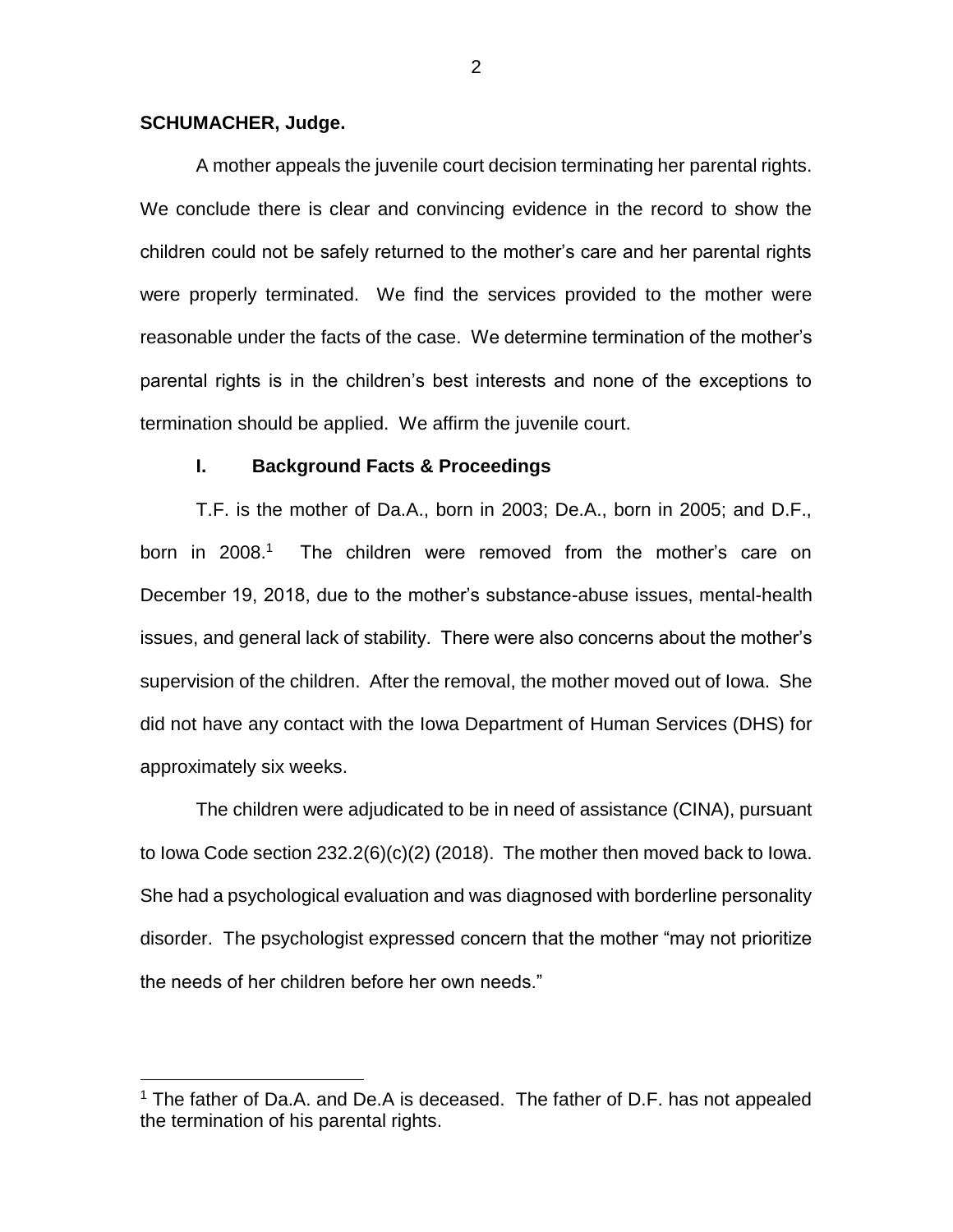The mother exhibited a pattern of dishonesty with social workers throughout the case. She stated she was employed but submitted only handwritten invoices that appeared to be in her handwriting to support her claim. The company she named as her employer had no knowledge of her. The mother stated she had to move because there was a fire at her duplex, but social workers discovered she had been evicted for nonpayment of utilities and rent. At one point the mother paid the landlord with counterfeit bills. She attempted to use fraudulent checks. Furthermore, while the mother tested negative for scheduled drug tests, she did not appear for any random drug tests.

The mother requested additional visitation, and DHS attempted to accommodate her by adding a second visitation each week on Wednesdays. The mother did not appear for these additional visits, stating she was working, although as noted above, there was no evidence she actually had a job. DHS stopped offering the Wednesday visits because the mother was not attending them.

The children had psychological evaluations. It was recommended that Da.A. remain in his current placement with a family friend. Da.A. stated he did not feel he would be successful if returned to his mother's care. De.A. was diagnosed with conduct disorder and attention deficit hyperactivity disorder. Due to his behavior, he was placed in a group shelter home. He suffers from extreme anger and needs intense, ongoing therapy. His behaviors are aggravated by his mother, who is manipulative and dishonest with him. D.F. was diagnosed with depression, post-traumatic stress disorder, and an anxiety disorder. The psychologist's report states D.F. "is in need of a stable, nurturing, and protective environment." The children participate in individual therapy.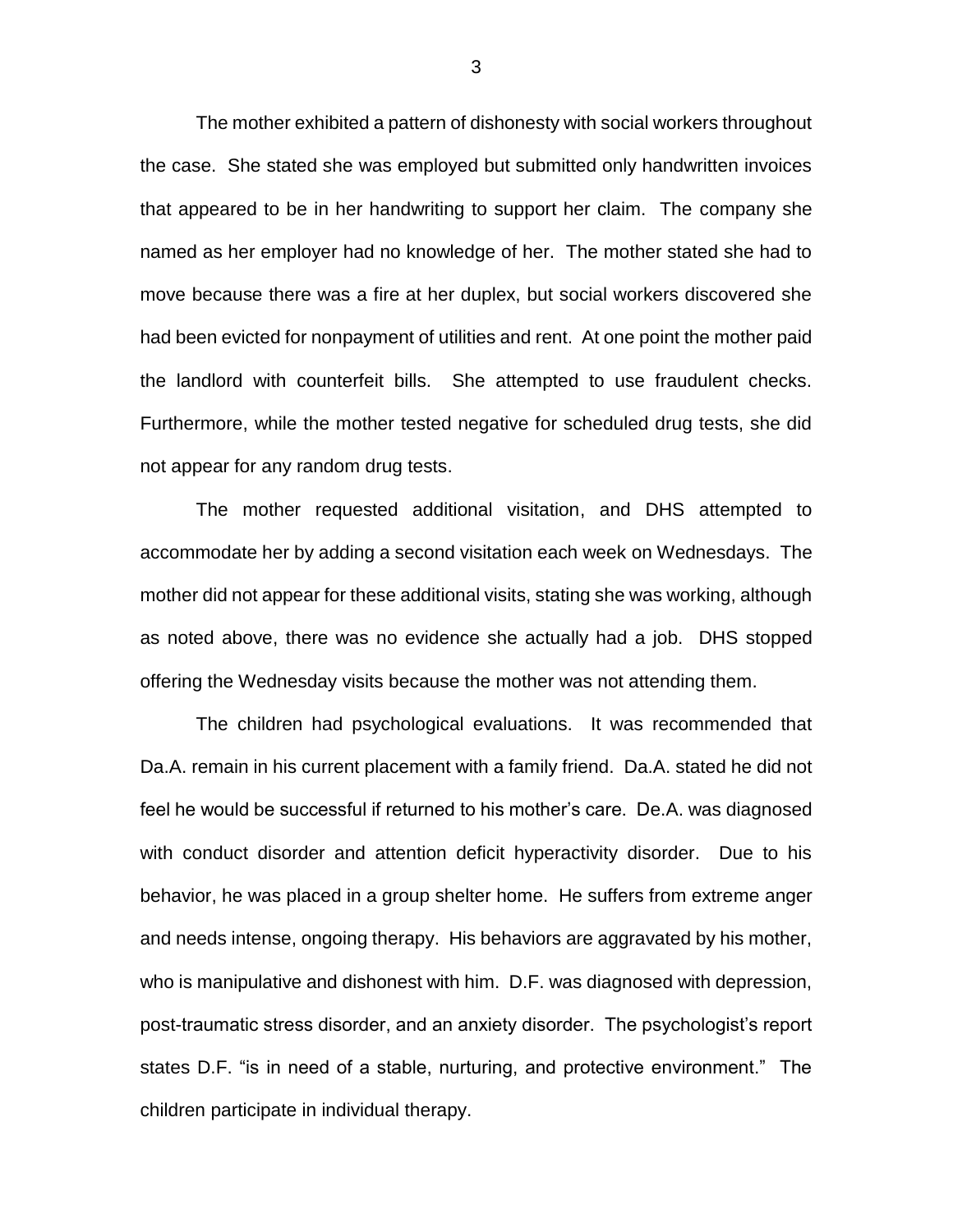On December 18, 2019, the State filed a petition seeking termination of the mother's parental rights. The mother filed a motion for reasonable efforts on January 8, 2020, claiming DHS should do more to reschedule visits missed for any reason, encourage the children to attend visits, and reinstate the Wednesday visits.

The termination hearing was held on March 12, by which time the mother was back living in the duplex. She had two visits each week, and all previous missed visits had been made up. The mother's visitation was described by a DHS social worker as "sporadic and very chaotic throughout the life of the case." The mother testified she was attending an intensive outpatient treatment program. De.A. appeared for the hearing by telephone and stated he wanted to return to his mother's care.

The juvenile court entered an order on March 20 terminating the mother's parental rights under section 232.116(1)(f) and (*l*) (2019). The court found termination of the mother's rights was in the children's best interests, stating, "Mother is not going to now or in the foreseeable future be in a position to consistently meet their needs. She has shown a preoccupation with her needs over those of the children and there is no reason to believe that will change." The court also found none of the exceptions in section 232.116(3) should be applied. The court found, "Any sadness the child[ren] may experience because of termination does not overcome the likely long-term hardship and neglect the child[ren] will suffer if in the care of [the mother]. The Court simply cannot find that the parent-child relationship is so strong that it outweighs the need for termination." The mother appeals the termination of her parental rights.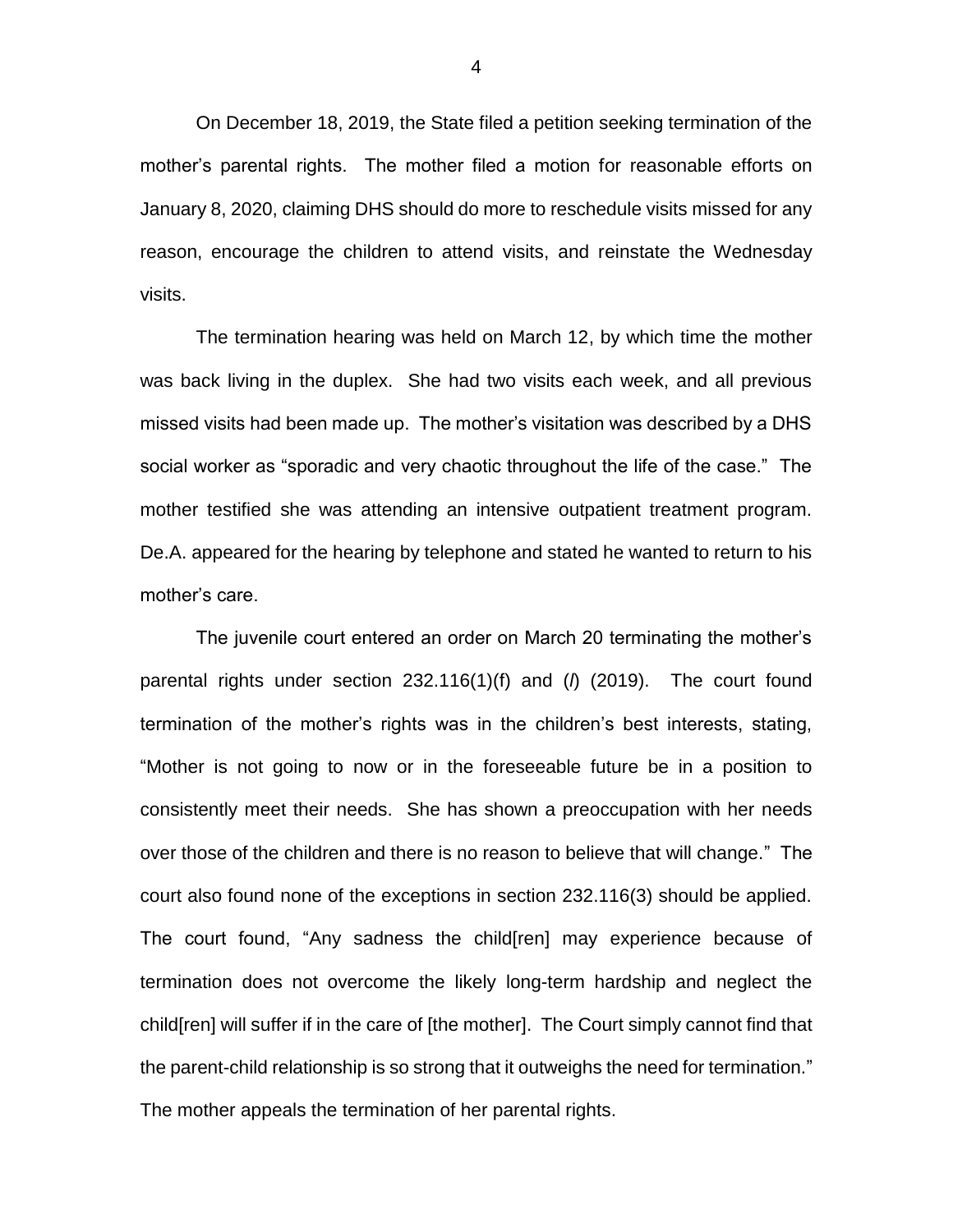### **II. Standard of Review**

Our review of termination proceedings is de novo. *In re A.B*., 815 N.W.2d 764, 773 (Iowa 2012). The State must prove its allegations for termination by clear and convincing evidence. *In re C.B*., 611 N.W.2d 489, 492 (Iowa 2000). "'Clear and convincing evidence' means there are no serious or substantial doubts as to the correctness [of] conclusions of law drawn from the evidence." *Id*. Our primary concern is the best interests of the child. *In re J.S*., 846 N.W.2d 36, 40 (Iowa 2014).

#### **III. Sufficiency of the Evidence**

The mother claims there is not clear and convincing evidence in the record to support termination of her parental rights. She states the children could be returned to her care and there is insufficient evidence to show she had a severe substance-abuse related disorder. "When the juvenile court orders termination of parental rights on more than one statutory ground, we need only find grounds to terminate on one of the sections to affirm." *In re T.S*., 868 N.W.2d 425, 435 (Iowa Ct. App. 2015). We focus on section 232.116(1)(f).

The mother only disputes the fourth element of section 232.116(1)(f), which requires a showing of "clear and convincing evidence that at the present time the child cannot be returned to the custody of the child's parents as provided in section 232.102." We consider whether the child can be safely returned to the parent's care. *See In re I.L.*, No. 14-0672, 2014 WL 4631555, at \*2 (Iowa Ct. App. Sept. 17, 2014). The phrase "at the present time" means at the time of the termination hearing. *In re A.M.*, 843 N.W.2d 100, 111 (Iowa 2014).

5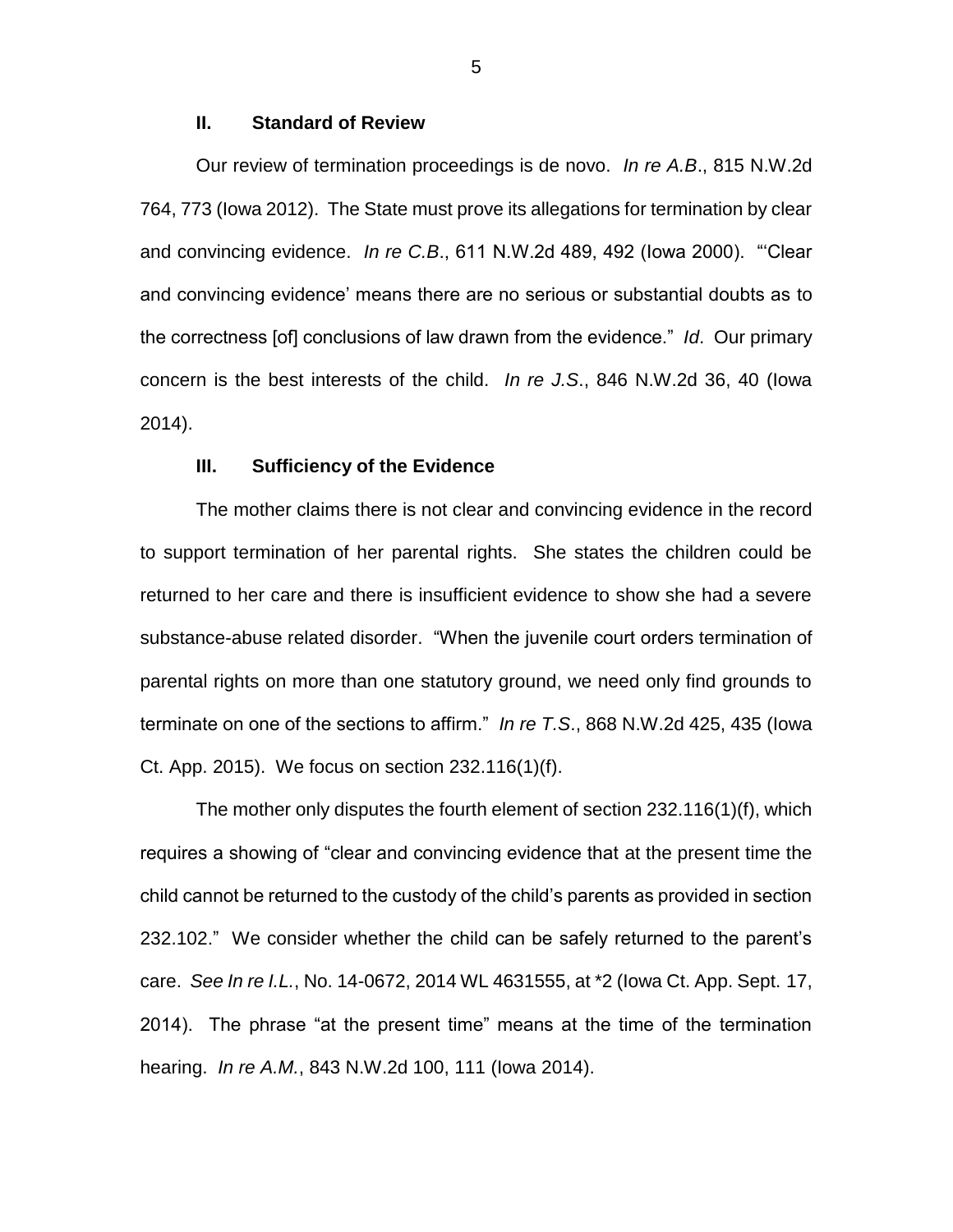The children were removed from the mother's care due to the mother's substance-abuse issues, mental-health issues, and general lack of stability, as well as concerns about the mother's supervision of the children. Those concerns remained at the time of the termination hearing. The mother did not successfully complete a substance-abuse treatment program. She attended therapy for her mental health for a period of time but quit in December 2019. Furthermore, the mother continued to exhibit instability in her housing and employment and by engaging in criminal conduct. We conclude there is clear and convincing evidence in the record to show the children could not be safely returned to the mother's care. We determine her parental rights were properly terminated under section 232.116(1)(f).

## **IV. Reasonable Efforts**

The mother asserts the State did not engage in reasonable efforts to reunite her with the children. She states that she should have received more visitation with the children.

While the State had the obligation to make reasonable efforts, it is the parent's responsibility, prior to the termination hearing, to demand services that they are not offered. *In re H.L.B.R*., 567 N.W.2d 675, 679 (Iowa Ct. App. 1997). "The reasonable efforts concept would broadly include a visitation arrangement designed to facilitate reunification while protecting the child from the harm responsible for the removal." *In re M.B.*, 553 N.W.2d 343, 345 (Iowa Ct. App. 1996).

The mother requested additional visitation with the children, and DHS attempted to comply with her request. The mother did not attend the extra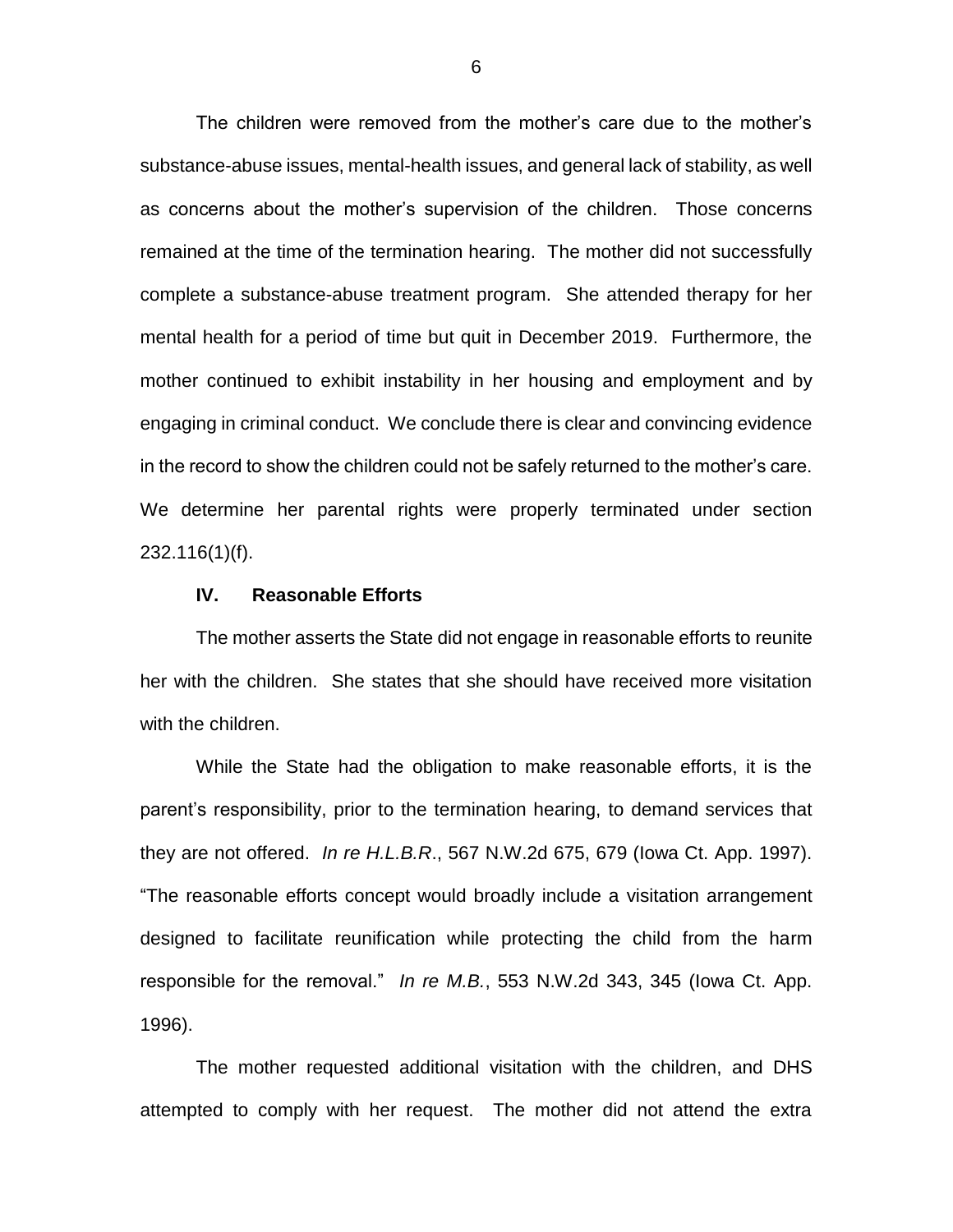visitation time offered to her, so DHS discontinued offering the additional time. By the time of the termination hearing, the mother was having two visits each week. Her attendance at visitation was described as sporadic and chaotic. We find the services provided to the mother were reasonable under the facts of the case, as she did not take full advantage of all of the visitation offered to her. *See In re S.J.*, 620 N.W.2d 522, 525 (Iowa Ct. App. 2000) ("[T]he department must assess the nature of its reasonable efforts obligation based on the circumstances of each case.").

## **V. Best Interests**

The mother contends termination of her parental rights is not in the best interests of the children. "When we consider whether parental rights should be terminated, we 'shall give primary consideration to the child[ren]'s safety, to the best placement for furthering the long-term nurturing and growth of the child[ren], and to the physical, mental, and emotional condition and needs of the child[ren].'" *In re M.W.*, 876 N.W.2d 212, 224 (Iowa 2016) (quoting Iowa Code § 232.116(2)). "It is well-settled law that we cannot deprive a child of permanency after the State has proved a ground for termination under section 232.116(1) by hoping someday a parent will learn to be a parent and be able to provide a stable home for the child." *In re P.L*., 778 N.W.2d 33, 41 (Iowa 2010).

The mother has had a negative impact on the children. The juvenile court noted the children did not always want to attend visits, or when they attended, they wanted to leave early. The mother engaged them in inappropriate conversations about the juvenile court proceedings and blamed others for her situation. The court found the mother committed theft during one visit by leaving a bowling alley without